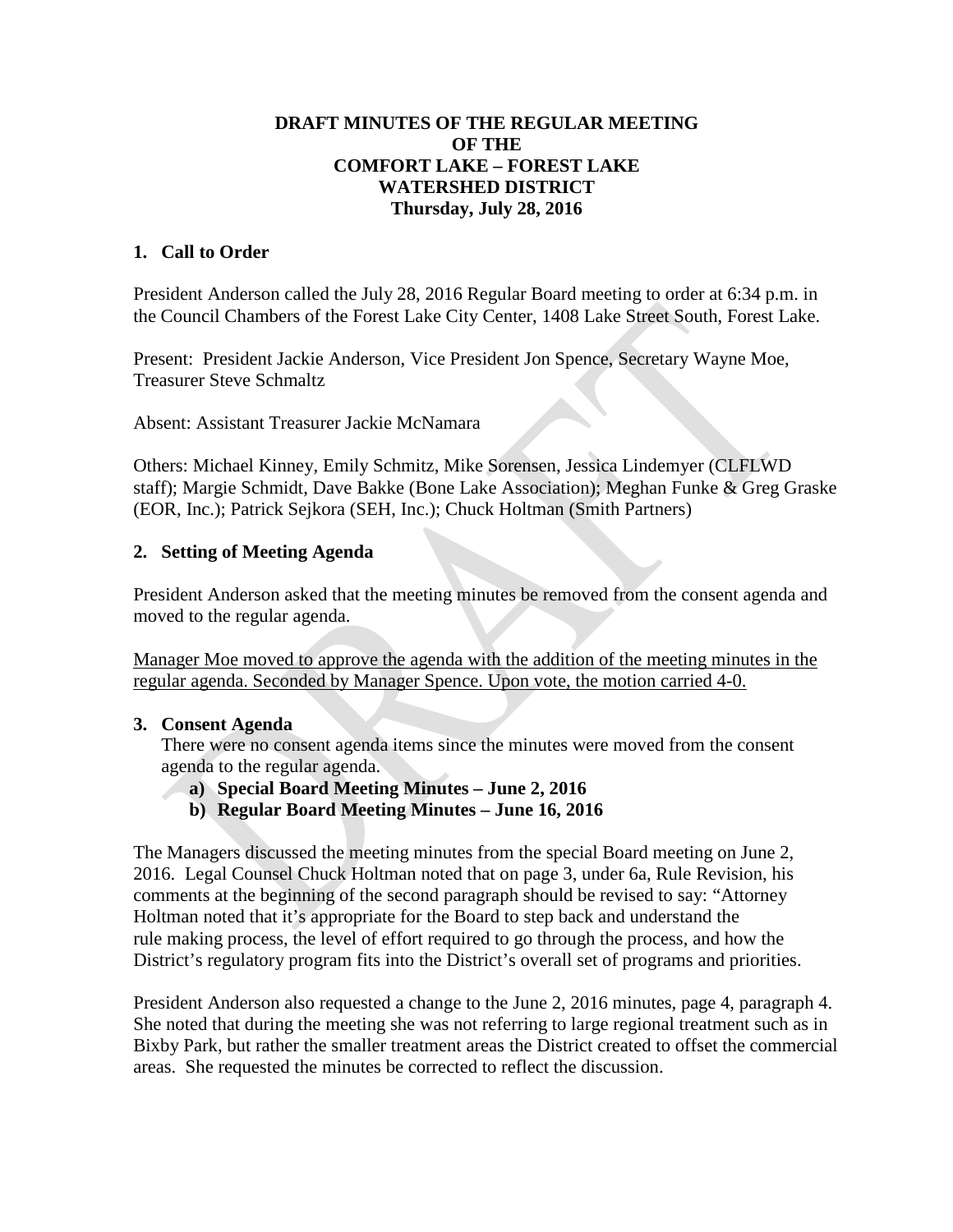Manager Moe moved to approve the June 2, 2016 special meeting minutes as amended. Seconded by Manager Schmaltz. Upon vote, the motion carried 4-0.

Managers then reviewed minutes from the June 16, 2016 meeting. President Anderson requested more detail on the following items: 6a. AIS program; 7c. Forest Lake School District discussion; 8a. Administrator's report; and section 10 regarding a discussion about the St. Croix River TMDL.

Manager Moe moved to approve the June 16, 2016 meeting minutes with additions as outlined by President Anderson. Seconded by Manager Spence. Upon vote, the motion carried 4-0.

# **4. Public Open Forum**

Ms. Margie Schmidt, former President of the Bone Lake Association, reviewed past activities of the District on Bone Lake including a carp harvest many years ago, installation of carp barriers, revegetating the areas around the carp barrier building, the carp evaluation, and studies by EOR. She noted that the District applied for a grant from the MN Board of Water and Soil Resources (BWSR) in 2015 for approximately \$500,000 for a project that was greatly anticipated by the Bone Lake Association. She noted that although grant funding was not received, the BWSR recommended the District complete project designs and reapply for funding in 2016. Ms. Schmidt wondered why the project had stalled and if project design would continue.

Administrator Kinney noted that some projects in the Bone Lake subwatershed have moved into the design phase, some of which may not be obvious to residents. He noted the District is working with an agricultural landowner on modifications to farming practices and implementation of the Moody Lake wetland rehabilitation project that will have impacts on Bone Lake. Administrator Kinney noted that the District is working with Chisago and Washington County Soil and Water Conservation Districts to complete rural assessments which are scheduled for later this year. Staff will go field to field to identify specific projects needed in those fields and rank them by capacity for pollutant reduction by cost.

Administrator Kinney further described the monitoring and modeling performed by Emmons and Olivier Resources (EOR) for Bone Lake and how those results are being used to further refine priority areas. He noted that the 2017 District budget includes funding (even without grant funds) for individual field projects and practices to reduce pollution in Bone Lake. He also described communications with one specific landowner to work on pollution reduction and described how future grant applications will tie multiple high priority projects together including wetland restoration within the Bone Lake drainage area. He provided further details and clarifying information on the status of potential projects in the area.

President Anderson noted that the Board of Managers has been working on the 2017 budget. She noted the Bone Lake water management district, which includes Moody Lake and some other minor lakes, encompasses one third (over \$1M) of the District's 2017 budget. She noted that the Moody Lake wetland restoration project received two State grants and is underway. She also noted that since the drainage area to Bone Lake is rural, it's not always apparent that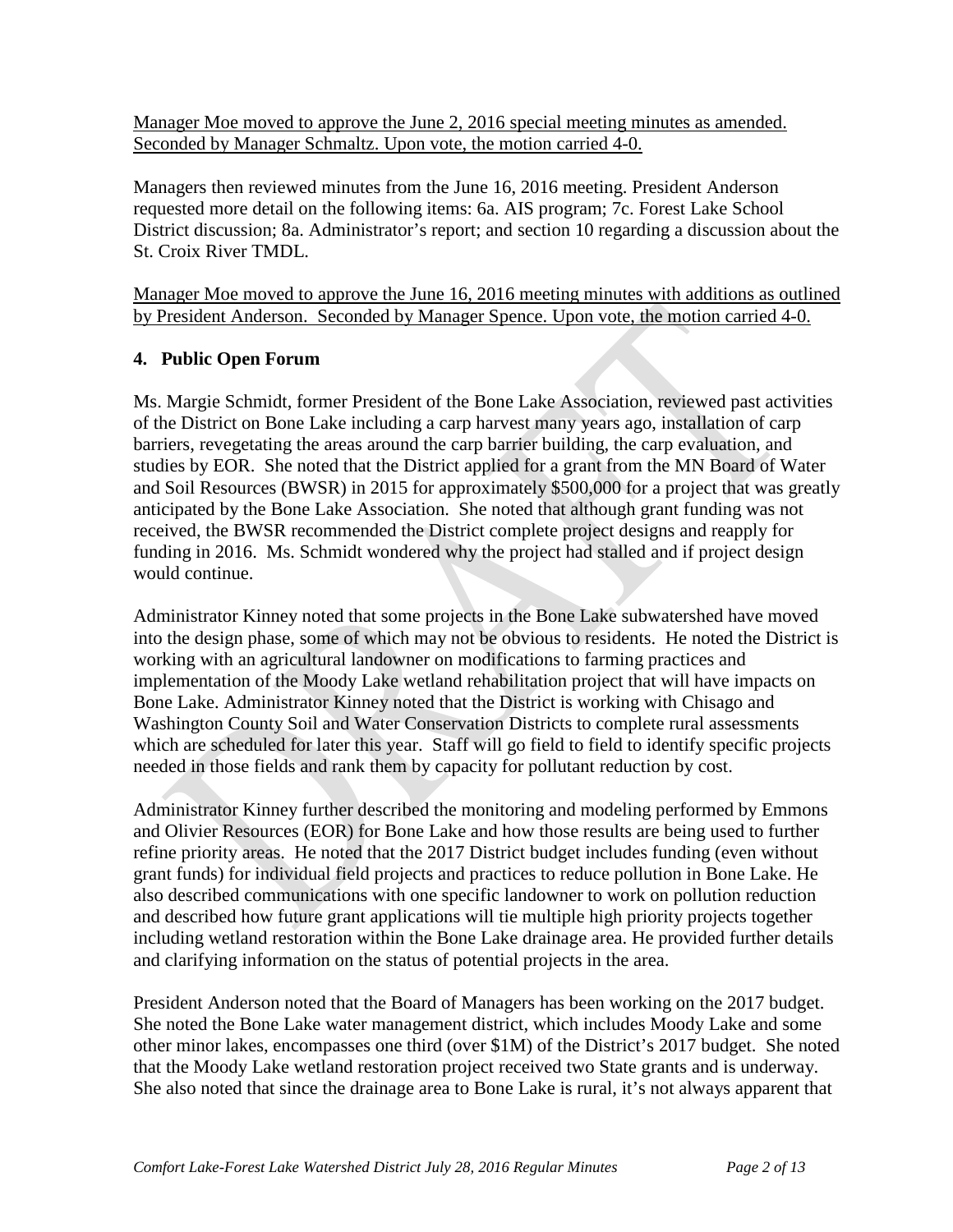projects are underway. She noted the Board is committed to improving Bone Lake as they are with all their other lakes.

Ms. Schmidt asked that the District continue to communicate with the Bone Lake Association so the residents are kept apprised of projects. Manager Moe noted that many projects are moving forward although they can't all happen immediately or simultaneously. President Anderson noted that staff continues to work on improving communications with lake associations. Ms. Schmidt acknowledged that the carp barriers are appearing to work and have a positive impact on native plant species.

Mr. Dave Bakke, President of the Bone Lake Association, noted he was very encouraged that the District is putting funding into projects in the lake watershed. He noted that the high levels of rain have shed more light on the runoff issues within the watershed. Mr. Bakke shared the Association's mission statement: *To promote friendships, to celebrate events, and to improve the water quality to preserve the natural beauty of Bone Lake for future generations*. He noted the Association is looking to the future and looking for strategies to address the mission. He reported the Association is happy to have a partnership with the District and looks forward to working collaboratively to improve conditions there.

Manager Schmaltz encouraged the Bone Lake Association to reinstitute its fund raising efforts among homeowners to assist with the costs of AIS programs.

## **5. Citizen Advisory Committee Update** – no update

### **6. New Business**

### **a) AIS Program Update**

Mr. Sorensen gave a PowerPoint presentation summarizing the AIS activities including:

Boat launch improvements such as signs and compost bins (that are actually being used) have been installed on Bone, Comfort, and Forest Lake. He noted that pavement stenciling ("Clean In, Clean Out") will be done next week at all accesses.

The Bone Lake inlet/outlet fish barriers continue to be maintained and all activity is reported online.

Eurasian watermilfoil (EWM) was delineated for a  $4<sup>th</sup>$  time on Bone Lake and nuisance levels were discovered in July. He reported they will treat 0.69 acres of EWM in July in the south portion of the lake and cannot treat more due to DNR restrictions and potential impacts to lilies.

EWM was delineated in Forest Lake on June  $10<sup>th</sup>$ . There were 13.9 acres that were treated on July 18<sup>th</sup>. It was noted that 30.4 acres were treated last year.

The flowering rush delineation on Forest Lake shows 36 acres slated for treatment in early August and a second treatment in late August. Staff has been learning from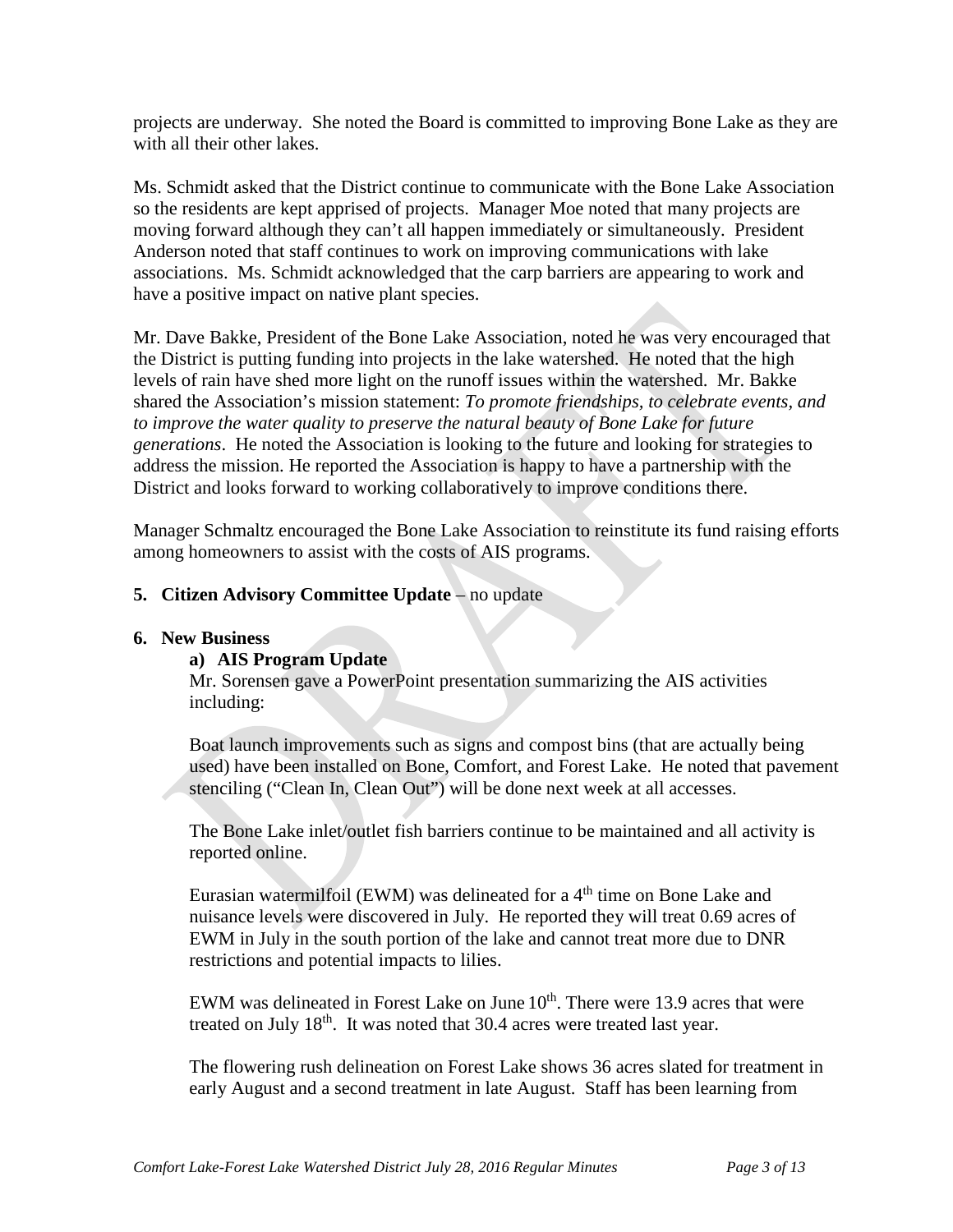Pelican River Watershed District research on flowering rush control. DNR is allowing more treatment areas this year to target rush that still isn't above water line.

Education and outreach activities regarding flowering rush included sending a postcard to everyone on Forest Lake, submitting an informational press release to local newspapers, sending an email to Forest Lake Lake Association members, and having watercraft inspectors distribute flyers to boaters.

President Anderson requested that staff send Managers an email with materials that are widely distributed (such as at boat launches) before public distribution, so they can be prepared if asked questions.

## **b) Gateway Green Permit Application**

Mr. Greg Graske, District Engineer, reported on the proposed project that will include two apartment buildings on 1.90 acres, resulting in 0.81 acres of impervious area. He noted this project was originally permitted before the economic recession and before the District had volume control requirements. He reported that in order to meet the volume control requirement, the developer is proposing to build a water reuse system to irrigate the property that will far exceed the typical volume requirement and that assumes full buildout. Further, Mr. Graske noted that this area drains to Mud Lake in the Rice Creek Watershed District. He reported that he was in communication with the RCWD and that RCWD staff agrees the reuse system is appropriate. He noted the recommendations as presented in the memo from EOR.

Manager Moe moved to approve permit #16-012 Gateway Green Apartments with conditions noted by the District Engineer. Seconded by Manager Spence. Upon vote, the motion carried 4-0.

There was some discussion about how this project is fairly new and innovative and how it alleviates not only runoff pollution but helps maintain and improve groundwater levels. President Anderson noted that Washington County is putting emphasis on groundwater preservation so it's exciting to see projects like this.

### **c) Wyoming Street Improvements Permit Application**

Mr. Greg Graske, District Engineer, reported on permit #16-013, City of Wyoming's street improvement project located just west of Hwy. 61. He reported that the city is not adding curb and gutter or storm sewer to this section so a vegetated swale along the road will continue to be used, resulting in little or no runoff under existing and proposed conditions. He noted some infiltration basins will be added in two locations. He noted his recommendation to approve with conditions set forth in the engineer's memo.

Manager Schmaltz moved to approve permit #16-013 City of Wyoming Street Improvement Project with conditions noted by the District Engineer. Seconded by Manager Spence. Upon vote, the motion carried 4-0.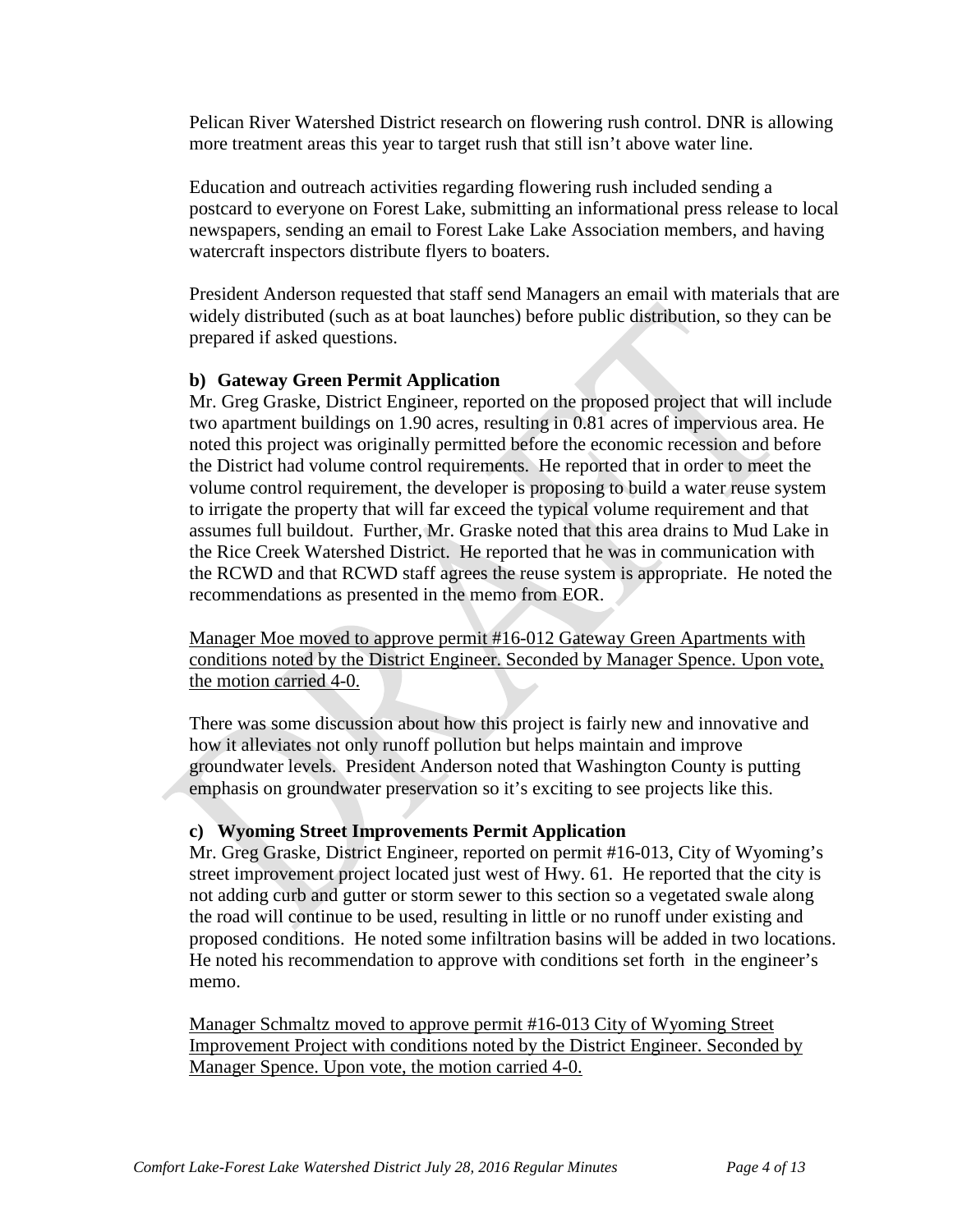It was noted that this project doesn't drain directly to Comfort Lake, but it's in the Comfort Lake subwatershed.

## **d) Insurance Liability Coverage Waiver**

Administrator Kinney reported that the League of Minnesota Cities Insurance Trust (LMCIT) annually requests each government entity to make a selection regarding the question as to waive or not to waive its limits of liability. He noted that under guidance from legal counsel, staff recommends that the Board of Managers elect not to waive the monetary limits on municipal tort liability established by Minnesota Statutes 466.04. President Anderson asked that "city" be changed to "District."

Manager Moe moved that the CLFLWD elect "The District DOES NOT WAIVE the monetary limits on municipal tort liability established by Minnesota Statutes 466.04." option provided on the LMCIT Section 1: Liability Coverage Waiver form. Seconded by Manager Spence. Upon vote, the motion carried 4-0.

## **e) Sylvan Lake AIS Survey**

Mike Sorensen, District staff, reported that since Sylvan Lake has exceptional water quality and a healthy native plant community, it's important to conduct regular surveys of plants to make sure no new AIS enter the lake. He reported he recently surveyed the lake with a lake resident that offered use of his boat, and found no invasive plants such as Eurasian watermilfoil. He reported that he did find one small patch of curly-leaf pondweed that seems to be kept in check by the native plants. He reported on his intent to complete the survey at least once a year which is less expensive than using Blue Water Science.

There was consensus that staff should work to control curly-leaf pondweed in Sylvan with hand pulling as has been done successfully in Comfort Lake in the past. President Anderson commented that when citizens step forward to assist the District such as offering the use of their boat, they should receive a thank you note from staff and the Board.

## **e2) Sylvan Lake Stormwater and Shoreline Best Management Practices** – added to agenda

Administrator Kinney reported on the proposed scope of work from EOR to begin this project. He added that staff had contacted the Washington Conservation District about using their Clean Water Fund grant to provide technical assistance with the project. He noted that no action is needed from the Board due to the small budget for this project.

### **f) Bone Lake Fish Barriers O&M Plan**

Administrator Kinney reported that the original operations and management plan for the Bone Lake fish barrier is no longer completely applicable due to changes in techniques and structures. He reported that Mike Sorensen, in cooperation with the Bone Lake Association, has revised the document that is presented here for the Board's review.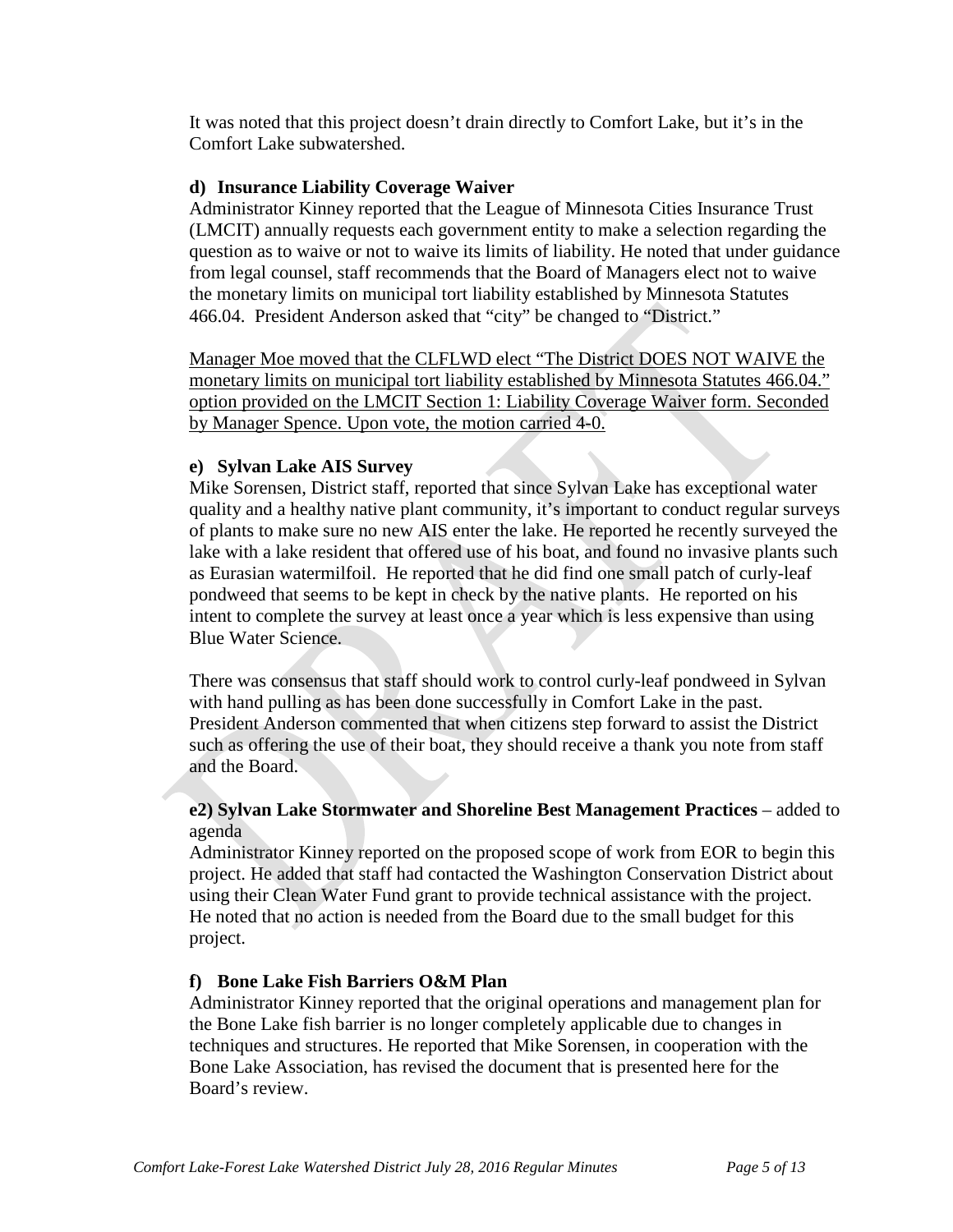There was discussion about the filter bed and how to backflush, if needed. Mr. Graske noted that it may be a challenge to get enough pressure to backflush the whole bed and that it might be necessary to remove the top layer of the filter bed and replace it. He noted that since flow data and real time water level data are available, they can be analyzed to determine a trend. There was further discussion about the possibility of the filter bed becoming clogged and its efficiency in removing phosphorus. President Anderson noted that all maintenance and activities should be logged to keep a clear record of activity on the structure. She also asked what would trigger more frequent inspections. Mr. Graske noted that high rain events would be one reason to inspect more frequently. Staff agreed that should be added to the document as an example of when more frequent inspection would be needed.

Mr. Sorensen noted that lake elevation sensors on both Comfort and Bone Lakes are currently malfunctioning in that they are logging data but aren't communicating properly with the website. He noted they are being repaired by technical services. It was suggested that information about the data disruption be posted on the District website.

Manager Moe moved to approve the Bone Lake fish barrier operations and management plan with suggested additions from Managers. Seconded by Manager Schmaltz. Upon a vote the motion carried 4-0.

### **g) Professional and Technical Services RFP**

Administrator Kinney reminded Managers that the District is required to solicit, at least every two years, letters of interest and associated proposals for legal, accounting, and technical consultant services. He noted the solicitation must be noticed in the District's official publications and it's been the District's practice to also send requests for proposals (RFPs) to various firms. He noted his memo includes a proposed timeline and process for review. President Anderson noted that previous submissions had been very different and difficult to compare. She noted that a list of criteria would be good to include so proposals can be more easily compared. Administrator Kinney noted the letter or RFP can include more specifics as to types of engineering services. There was consensus that all the key elements of the watershed plan should be included in the RFP such as lake management, stream restoration, grants, MS4 work, etc. It was also noted that more than just an hourly rate may be needed including charges for meeting attendance, etc.

President Anderson and Manager Moe agreed to work with Administrator Kinney to review a revised RFP that would include a checklist of criteria on the desired services.

Manager Schmaltz moved to authorize the professional services solicitation after a list of criteria is finalized with review from Managers Anderson and Moe. Seconded by Manager Moe. Upon a vote the motion carried 4-0.

### **7. Old Business**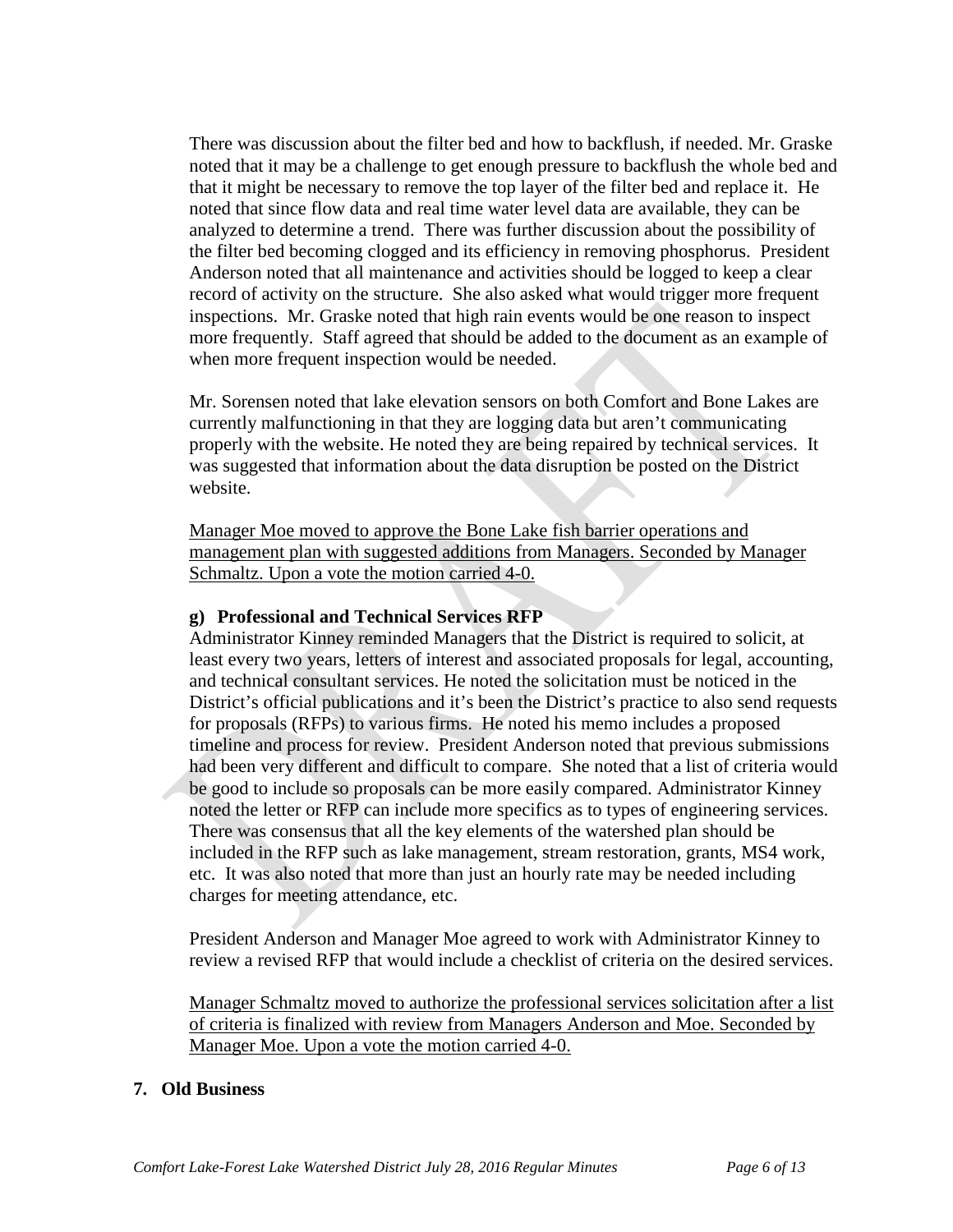#### **a) Forest Lake South BMPs – SEH**

Administrator Kinney noted that SEH, Inc. had been contracted to assist the District with design and implementation of three selected BMPs within the south direct drainage to Forest Lake. He noted the District Engineer had reviewed the design plans and due to their comments, the plans had changed slightly. He distributed the revised plans and introduced Patrick Sejkora of SEH, Inc. Mr. Sejkora reviewed the BMPs and noted that a Clean Water Fund grant application is planned for implementation of these BMPs.

Mr. Sejkora presented plans for an iron enhanced filter weir that is a basin with a forebay. The basin would treat water diverted from  $6<sup>th</sup>$  Street in the City of Forest Lake. Low flow runoff would flow through the weirs and into Forest Lake. High flows would bypass the weir or go over the weir. He noted this area services 33 acres of drainage area so not all the water can be treated. He reported the structure would remove an estimated 4.7 lbs phosphorus per year and 1,169 lbs of total suspended solids. The location is under city ownership and private driveways would be avoided.

Mr. Sejkora reviewed the BMP proposed for  $10<sup>th</sup>$  Avenue (residential area) including a raingarden area with iron enhanced filtration and coconut fiber check dams to slow the water. He noted it would capture low flow events and high flows would bypass the BMP. He noted a drain tile under the BMP would allow discharge to the existing storm sewer and that cooperation with a landowner may be needed. He noted it could be extended further along  $10<sup>th</sup>$  Street toward the lake in the future. This project could remove 0.7 lbs. phosphorus and 150 lbs. total suspended solids per year. He noted that there is a higher cost per pound of pollution removal due to its small catchment area.

Mr. Sejkora reviewed the third proposed BMP that includes improving currently inefficient raingardens on  $2<sup>nd</sup>$  Ave. NE and  $2<sup>nd</sup>$  Ave. SW. He noted that raingarden restoration is proposed here to improve efficiency. It was recognized that a split rail fence is currently keeping traffic out of the gardens and that would be maintained.

Mr. Sejkora provided more detail on the iron enhanced filter weir. Administrator Kinney reported that the District and SEH have worked with the City of Forest Lake staff to identify these three sites that were narrowed down from a longer list of possible BMP locations. It was noted the annualized cost of the projects includes the cost of annual maintenance. There was further discussion about how the BMPs would look after construction and during different conditions. It was noted the BMPs would be owned by the city and liability would held by the city. Legal Counsel Holtman, noted that water-holding features are common and it's important to be clear with the landowner and to design structures that are safe for the public. He noted the District is fairly well protected from actual liability through various statutory immunities, which should be explicitly preserved in any agreement with the city. He recommended that the design account for any safety concerns and that the agreement with the city be clear about allocation of responsibility for safety matters. President Anderson noted her concern about standing water being a safety issue in residential areas.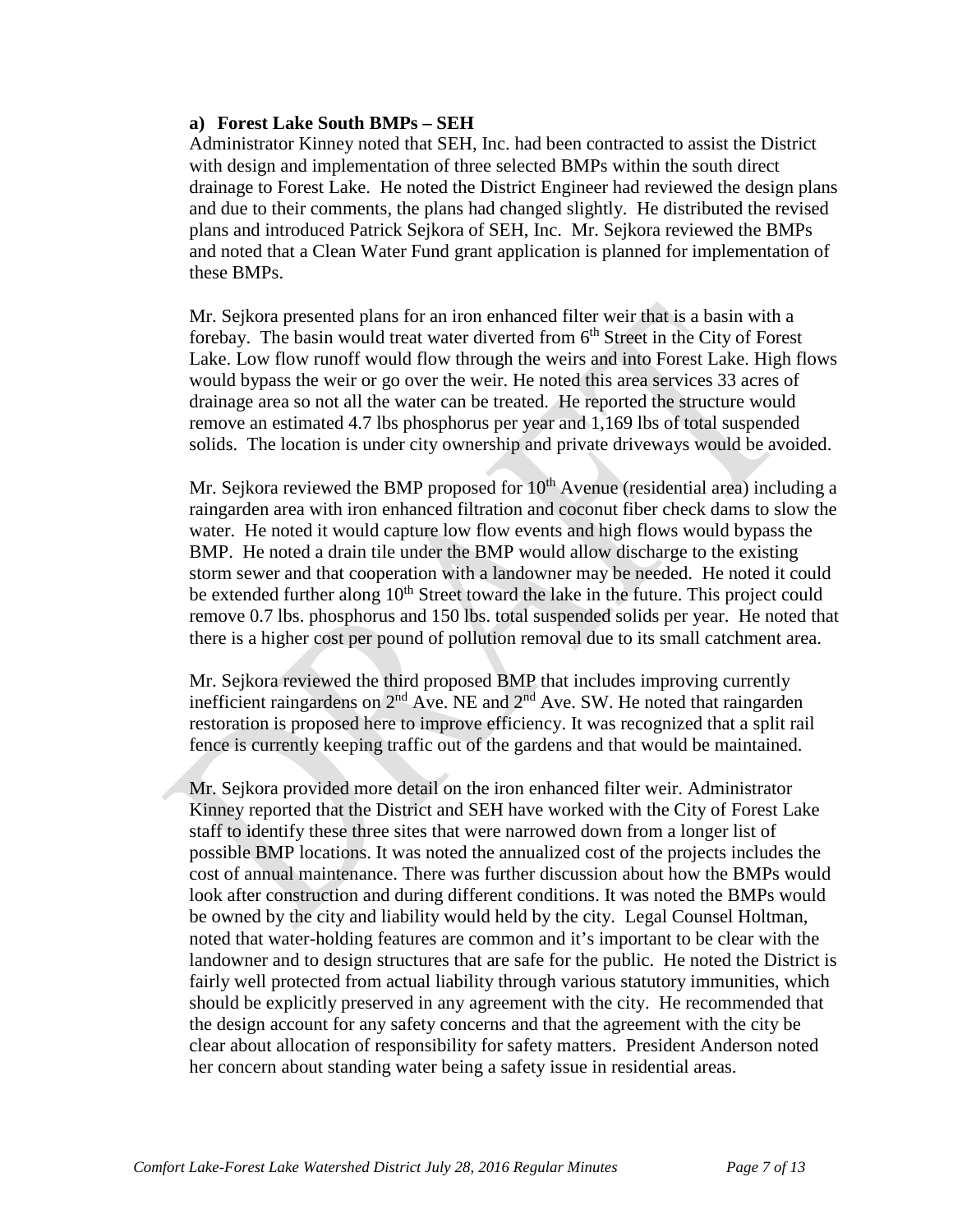There was discussion about the proposed BMP on  $10<sup>th</sup>$  Avenue, the low amount of pollutant removal and high cost per pound of removal. Mr. Sejkora noted this project was actually ranked as a high priority due to its location, the ability to cooperate with the city, and other criteria. Administrator Kinney noted that other District projects, such as cost share projects, have cost much more per unit of pollutant removal. He asked for leeway for staff to discuss the proposed BMPs with BWSR staff and the District Engineer and to possibly revise which BMPs are chosen to submit within a Clean Water Fund grant application. Manager Schmaltz noted the additional benefits of educational opportunities and cooperating with the city.

Manager Moe moved to accept the SEH plans and cost estimates pending EOR review and direct staff to work with SEH to complete the Clean Water Fund grant application with latitude to staff to remove the  $10<sup>th</sup>$  Avenue BMP, as appropriate and to include educational signage in the project design. Manager Spence seconded the motion. Upon a vote the motion carried 4-0. [

President Anderson moved to direct Administrator Kinney to discuss liability issues with the City of Forest Lake. Seconded by Manager Spence. Upon a vote the motion carried 4-0. [

## **b) Shields Lake Diagnostic Study**

Administrator Kinney introduced Megan Funke, EOR, to review the diagnostic study for Shields Lake. Dr. Funke reported that a full year of monitoring was completed with collection of 13 samples from most sites. She noted that the original 2007 model indicated 82% phosphorus coming from internal loading and 18% from watershed loading. However, this new study shows only 65% coming from internal sources and 35% from the watershed. She noted the high source from the "Ditch West" area and the possibility of using the new practice of water reuse in the golf course. She reported that the reuse project is proposed for a Clean Water Fund (CWF) grant application. Further, Dr. Funke noted that the Shields Lake drainage area is the single highest source of phosphorus entering Forest Lake. She reported that an in-lake alum treatment may also be included in the CWF grant application if discussions with BWSR staff warrants it.

Mr. Graske noted that if the loads coming out of Shields Lake are addressed (including addressing watershed load and internal load), phosphorus loading to Forest Lake could be reduced by 250 lbs per year. He noted the price tag is about \$1M for the two projects but is still economical, overall. Dr. Funke added that an alum treatment would be a component of decisively altering the water quality in the lake.

Mr. Graske reported that D soils and heavily used agricultural land is why the watershed contributes high loading to Shields Lake.

Manager Moe moved to accept the Shields Lake Diagnostic Monitoring report. Seconded by Manager Schmaltz. Upon a vote the motion carried 4-0.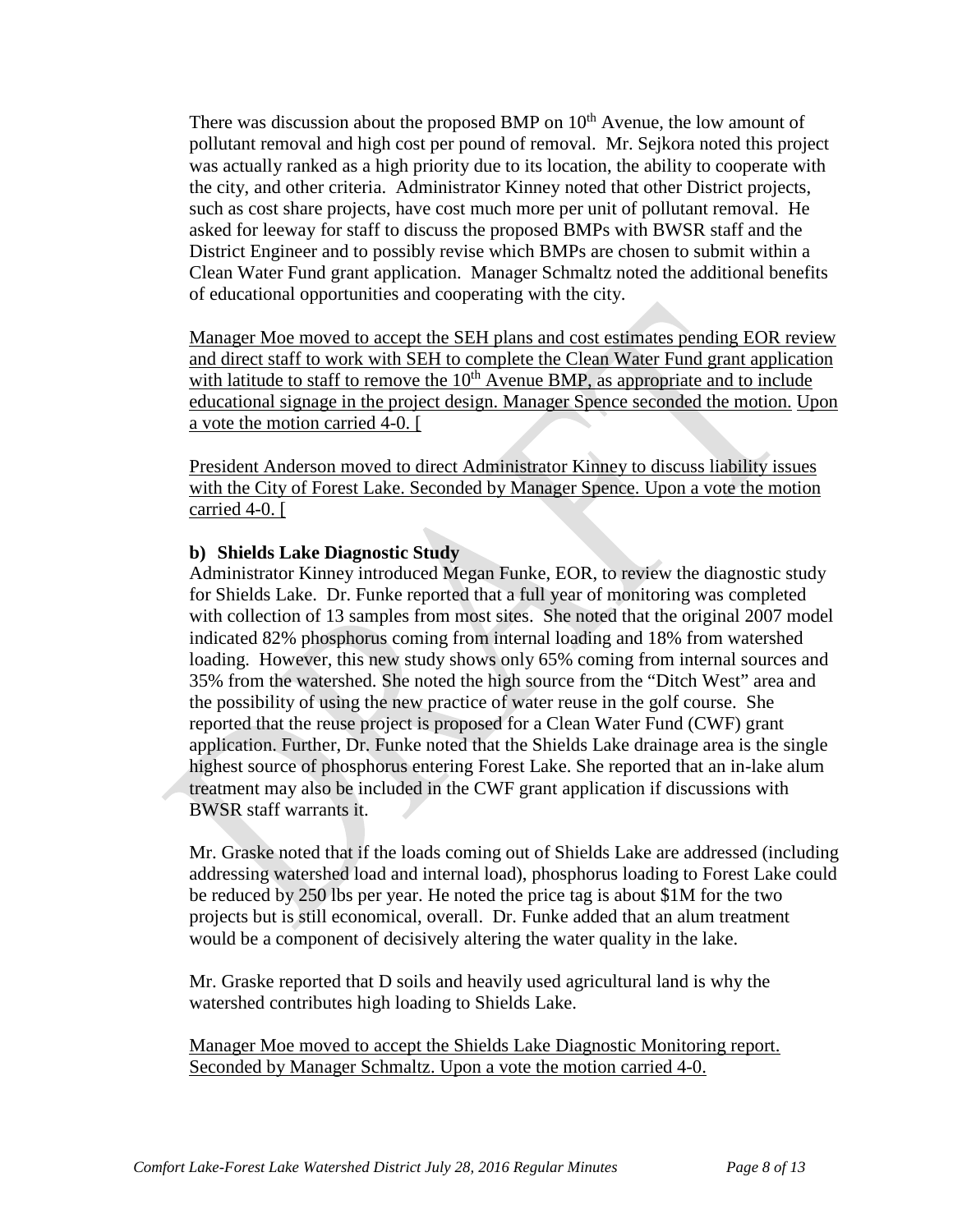## **c) 2017 CWF Proposed Grant Applications**

Administrator Kinney reported that staff and the District Engineer have been planning to submit projects for Clean Water Fund applications for months. He reported that both the Bone Lake Ag BMP and Wetland Restoration Projects and the Forest Lake South Urban BMPs Project will be submitted for CWF grants. He noted that staff have been in discussions with the City of Forest Lake regarding an enhanced street sweeping program and that BWSR staff seems to be open to such an application. He also noted the Shields Lake Water Reuse & Phosphorus Removal Project would be submitted with the potential addition of an in-lake alum treatment component.

Manager Moe moved to direct staff to submit the four projects for Clean Water Fund grant funds. Seconded by Manager Spence. Manager Schmaltz noted the need to reflect the District's cost share in the budget. Upon a vote the motion carried 4-0.

In discussion, it was noted that final grant request amounts are not yet determined and that these are the best possible projects to submit right now, given current data and opportunity in the watershed.

## **d) Land Acquisition Review**

Administrator Kinney reminded Managers that at the March 24, 2016 Regular Board Meeting the Board of Managers approved a scope of work for EOR to provide technical assistance supporting the District's Land Acquisition and Management Program. He noted the purpose of this agenda item is for the Board to review the resulting findings from that scope of work.

There was consensus that the Board had previously discussed Site A and decided that it was not worth acquiring. There was discussion that there was no reason to move on anything with Site B. Mr. Graske commented that if the District could acquire land along the corridor where Site B is located, it should be considered, especially if the price for the land was very low, as it may benefit the District to acquire land along the Sunrise River for flow/flood management purposes. Administrator Kinney reported that the landowner is interested in donating the land in Site B to the District.

Legal Counsel Holtman noted that even if the land is donated, there are transaction costs including environmental review, maintenance costs, and possibly property taxes. Administrator Kinney reported that recently a local developer inquired about the property as a potential wetland restoration/banking site.

The Board directed staff to continue working with the landowner on Site B in order to advance District consideration.

### **e) Rule Revisions Scope of Work**

Administrator Kinney noted this agenda item is for the Board to review and consider accepting a scope of work from EOR to provide technical assistance in revising the District's rules. He noted this scope does not include legal counsel fees.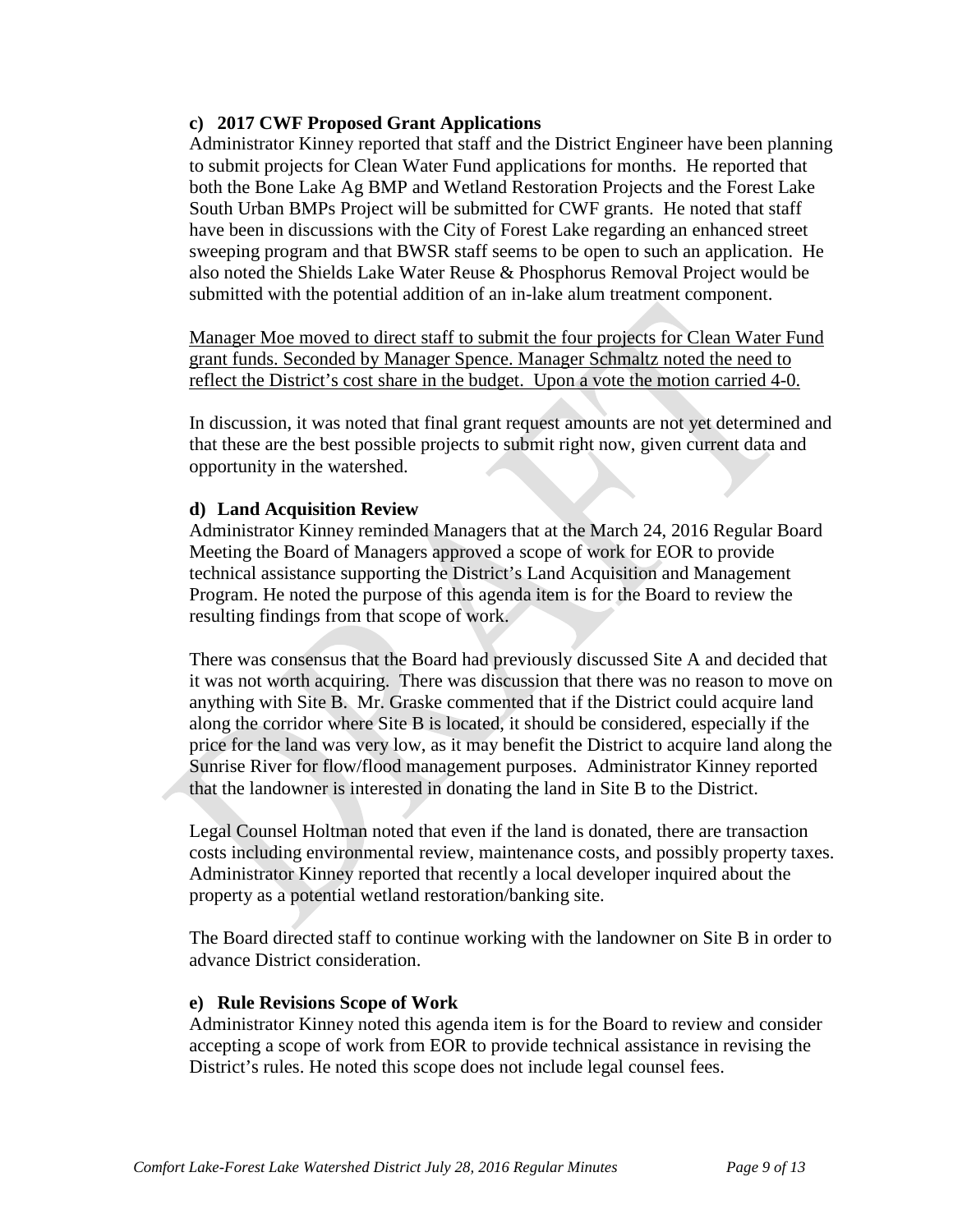Manager Moe moved to authorize the administrator, on advice of counsel, to enter into an agreement with Emmons and Olivier Resources in accordance with the July 19, 2016 scope of work and in an amount not to exceed \$ 35,611. Seconded by Manager Spence.

Discussion: Manager Schmaltz pointed out that a previous recommendation regarding this item included getting input and feedback from the City of Forest Lake on its willingness to implement rules. Mr. Graske noted that this activity is included within Task 1 of the scope of work. There was clarification that no work would be done beyond Task 1 until after a report on Task 1 is presented to the Board and it makes sense to move onto further tasks.

The pending motion was withdrawn by unanimous consent.

Manager Moe moved to approve Task 1 of the scope of work from Emmons and Olivier Resources with the remaining tasks being conditional on the outcome of Task 1. Seconded by Manager Spence. Upon a vote the motion carried 4-0.

## **f) Washington Judicial Ditch 6 Next Steps**

Administrator Kinney noted that he met with the administrator of the Rice Creek Watershed District and had relayed that the Board is generally amenable to the proposed boundary change and the transfer of drainage authority role with respect to WJD 6. He noted that staff recently tallied the property tax revenue collected by RCWD for the area in 2015 to be about \$4,000. He noted since the tax rate is slightly higher in the CLFLWD, he would expect the income to be closer to \$5,000 annually. He noted that now that the diagnostic work shows the pollutant input to Forest Lake, there's even a stronger reason to transfer the land to the District. He reported that he and the RCWD administrator will work with BWSR staff and legal counsel to work through the boundary change process.

At Manager Schmaltz's request, Legal Counsel Holtman discussed the District's liabilities and responsibilities with regards to the judicial ditch. He noted that the District must examine repair of the ditch for the benefit of landowners, if petitioned to do so, that repair may or may not be warranted based on benefit and cost including wetland compliance, and that if there is a repair, it can be assessed to the benefitting landowners. If the District were to engage in work on the drainage system, he likely would recommend that it go through a Plan Amendment process to create a water management district over the ditch's benefitted area. Mr. Holtman further described the water management district and the charge authority that could be exercised. President Anderson noted that the same subwatershed mapping would apply to this new area, if transferred.

It was noted the transfer wouldn't take place before 2017. President Anderson requested that staff pursue negotiations with RCWD to request transferring the taxes collected by the RCWD for that area in 2017 to the CLFLWD. Mr. Holtman noted that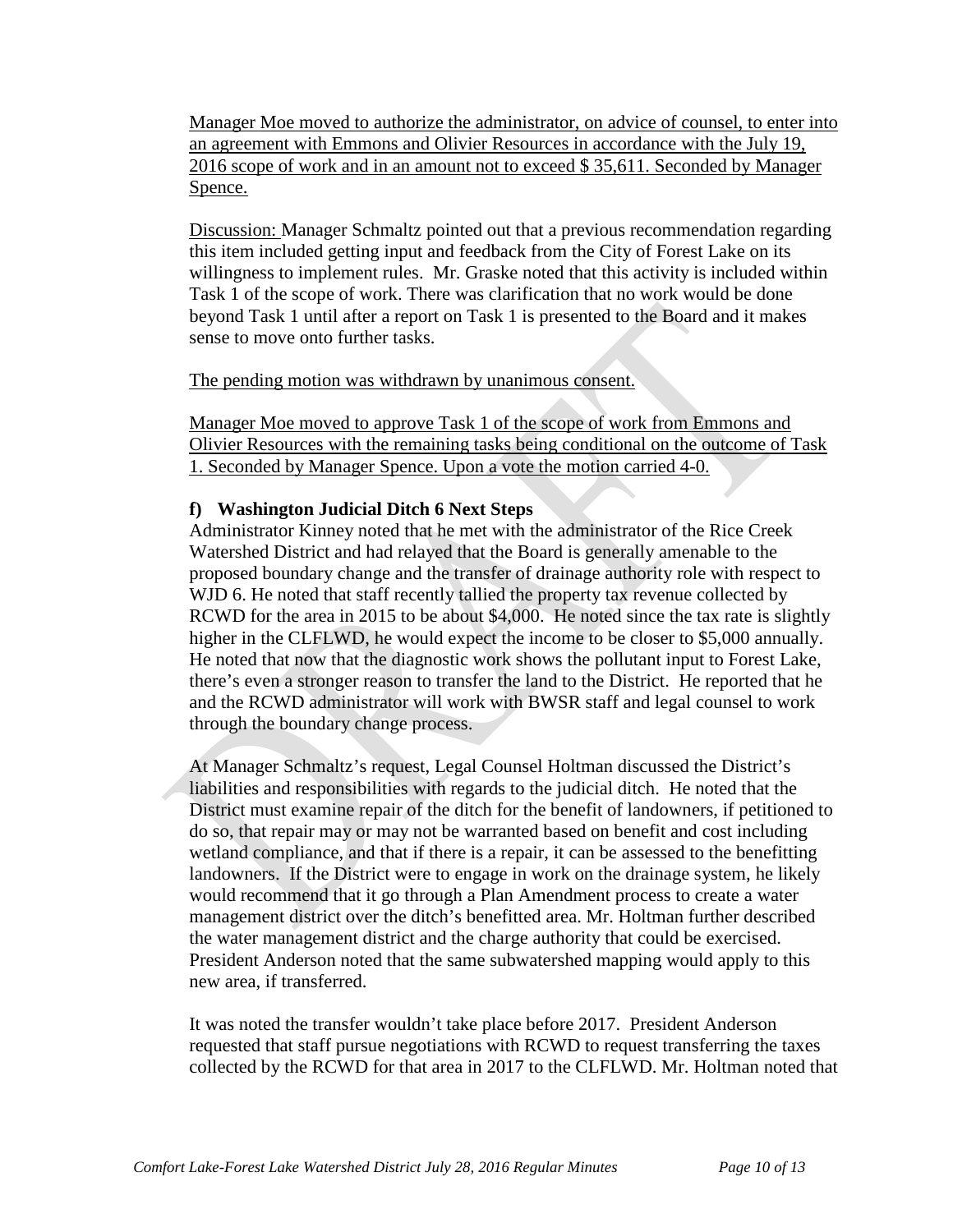the boundary change might be completed before the auditor's deadline for the 2017 levy, so revenue might be collected by the CLFLWD rather than the RCWD.

Manager Schmaltz reminded the Board that RCWD had set precedent by petitioning itself for repairs (rather than receiving a petition from a benefited landowner) and also that the RCWD uses its watershed-wide ad valorem property tax for ditch maintenance. He wondered how the CLFLWD would handle future requests from ditch landowners if the CLFLWD taxes the area differently. Mr. Holtman noted that a repair on an existing ditch system is initiated by a petition that can come from a landowner or the drainage authority can petition itself but that doesn't change the ways in which that work can be charged to the benefitted landowners. He noted RCWD has some different funding policies that CLFLWD does not have to follow.

Manager Schmaltz noted that the CLFLWD's goal is not only to reduce phosphorus but also to reduce sediment. He noted much sediment is coming from areas in disrepair due to lack of maintenance by RCWD. He noted that in talking with Administrator Kinney, the cost of repairing the ditch where needed is minor and likely under \$100,000. Administrator Kinney noted that although a field survey wasn't completed, in his opinion in looking at aerial photos, it appears the eroding area is not large. He noted there may be other areas causing sediment loading that aren't apparent, but that his "gut-level" opinion is that it's not a huge project to repair the eroding area. Manager Schmaltz added that if the costs to repair are significantly higher, it would be important for the RCWD to share in that cost since they let it go unrepaired for so long.

President Anderson noted that it's important for the area to be within the CLFLWD boundaries, regardless of the cost of repair.

Manager Schmaltz noted that improvements in the ditch are likely to increase the flows to Forest Lake. Other managers noted that the District wouldn't perform repairs/improvements to the ditch if they were detrimental to the watershed. Mr. Holtman noted there is a difference between "improvements" and "repairs." He noted that improvement means to increase the ditch's capacity which is rarely done in this type of setting. He noted that the CLFWLD would be required to analyze repairs if they are petitioned by landowners but that a cost-benefit analysis and environmental impact analysis would be done and considered, giving the District latitude in the implementation of repairs.

President Anderson asked if the ditch is tiled or a former stream. Mr. Graske noted that both are correct – a meandering stream once flowed through that area, but the upper portions are tiled.

Manager Spence moved that the District continue to proceed with the boundary change and the transfer of the drainage authority role for Washington Judicial Ditch #6, and to authorize the District Administrator to incur staff, engineering and legal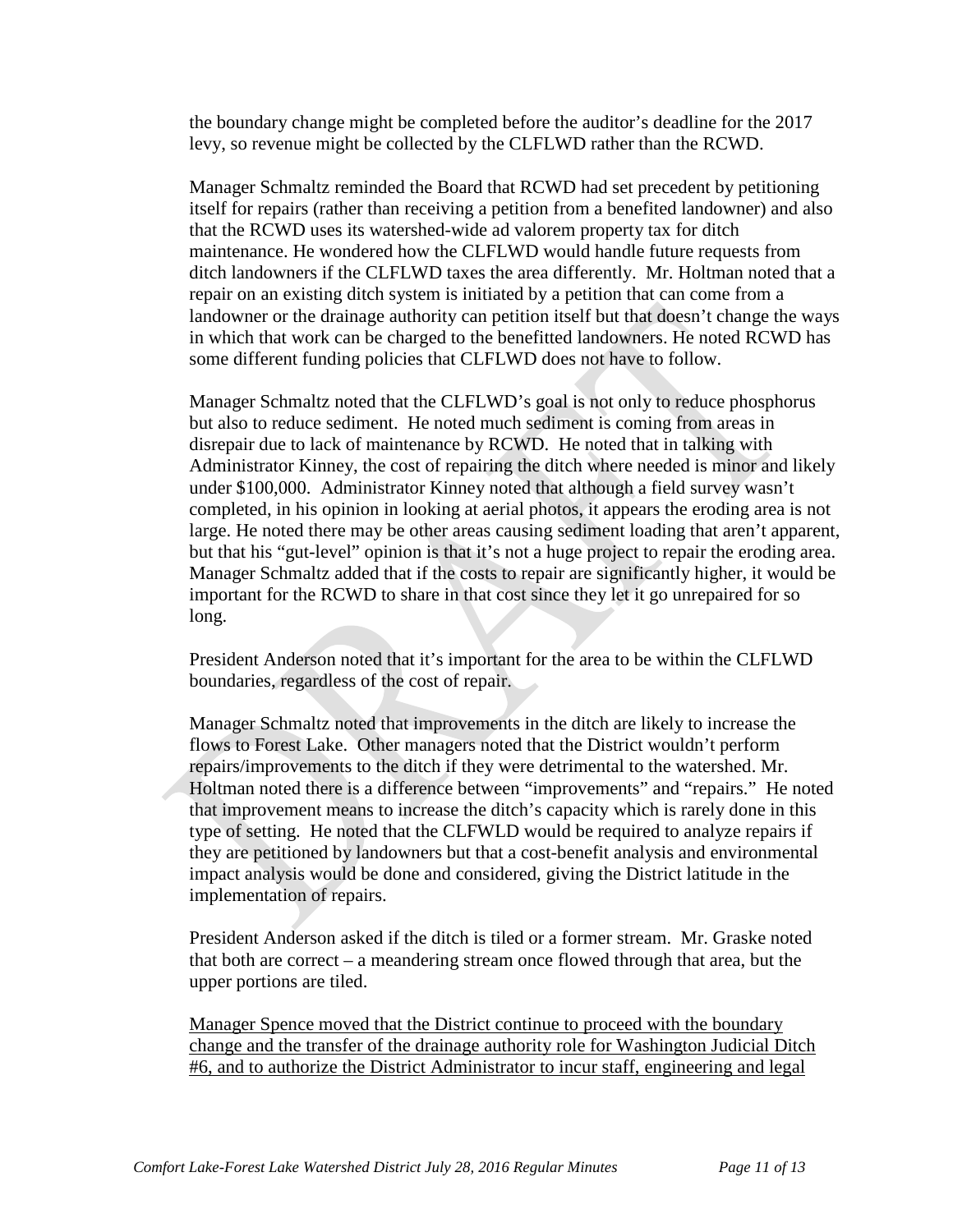costs for the boundary change and drainage authority transfer procedures. Seconded by Manager Schmaltz. Upon a vote the motion carried 4-0.

## **8. Report of Staff**

## **a) Administrator**

Administrator Kinney reported that he asked staff to keep better track of their day-today activities in order to provide the Board with a snapshot in time of the requests, duties, and tasks the staff are completing each day and week. He reported that the District had received a nice note from Washington Conservation District staff regarding their good experience at the Arts in the Park event in Forest Lake. He recommended the District become member of the Chamber and that staff and Managers occasionally attend Chamber events to get the District's name and activities more recognized in the community. The Managers agreed.

President Anderson asked that Wetland Conservation Act violations (currently listed in the Administrator's Report) be more explicitly reported to the Board of Managers. She also noted that relationships with cities other than Forest Lake should also be pursued. There was some discussion about the possibility of sharing a staff person with the City of Forest Lake and how the District currently coordinates with city staff on wetland issues and other stormwater issues. Manager Schmaltz reiterated that the District should negotiate with the City of Forest Lake regarding adoption of possible future rules revisions. He is concerned about the District's spending a substantial amount on rule revision if its local government units are not prepared to revise their ordinances.

### **b) Emmons & Olivier**

Mr. Graske reported that the design phase and field work continues for the Moody Lake Restoration Project and the Third Lake Pond Project.

**c) Smith Partners –** No Comment

### **9. Report of Treasurer**

## **a) Approval of Bills and Treasurer's Report**

Manager Schmaltz presented the Treasurer's Report and invoices to be paid and recommended approval.

Manage Moe moved to accept the Treasurer's Report and pay the bills in the amount of \$144,474.69. Seconded by Manager Spence. Upon a vote the motion carried 4-0.

### **10. Report of Officers and Managers**

Manager Moe asked about a spike in phosphorus in Sylvan Lake in 2014 – 2015, according to monitoring reports. He noted the agricultural activities in the subwatershed and wondered about the groundwater to the lake. Mr. Graske noted that the groundwater will be investigated during the current study. He noted that some of the groundwater source area is outside of the CLFLWD boundary and coordination with other watershed entities might be needed. It was noted the future solar garden is within that area but the ground will be planted with natives.